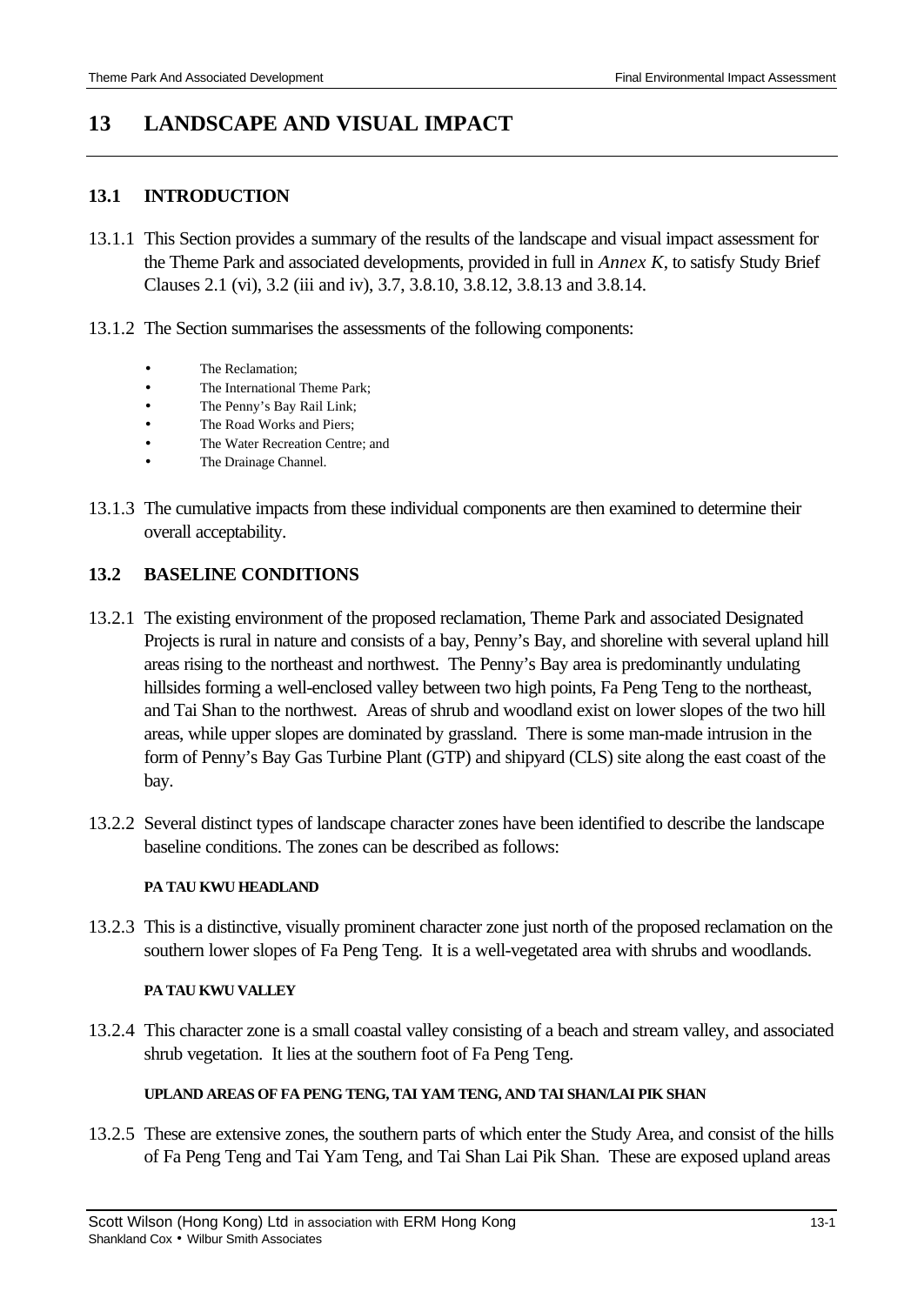with predominantly grass vegetation. These natural zones have high visual exposure to surrounding areas.

#### **PENNY'S BAY AND VALLEY**

13.2.6 This is an extensive valley between the hills Fa Peng Teng on the east and Tai Shan on the west, and has a strong degree of spatial enclosure. Vegetation is predominantly woodland and shrubs. Intrusion by man includes GTP and CLS site on the eastern half of the bay, while the western half preserves its original landscape.

#### **SZE PAK WAN AND VALLEY**

- 13.2.7 This is a large valley zone consisting of a small bay and associated stream valleys to the west of the proposed reclamation at the southern foot of Tai Shan. Vegetation comprises shrubs and woodland, and the landscape character is natural.
- 13.2.8 A high degree of visual amenity is associated with the local visual system created by the extensive panoramic views of the prominent natural landscape and seascape scenery of Northshore Lantau. Visual amenity is reduced in the Penny's Bay area due to the intrusions of the GTP and CLS sites, and to the north along the NLH corridor due to the intrusion of extensive infrastructural components and slope cutting related to the highway. The Chok Ko Wan area of Penny's Bay exhibits reduced visual amenity due to scarring of the local landscape from previous borrow activities.
- 13.2.9 The area of Penny's Bay is inter-visible with an extensive area of Hong Kong. However, a good deal of receiver areas are at significant distances, therefore visibility is reduced due to local weather and atmospheric conditions. To the north visibility is strongly confined due to the topography of the hills of Tai Shan and Fa Peng Teng. To the south visibility is more open and exposed, covering extensive areas of Lantau Island coastal sections, the islands of Peng Chau, Chau Kung Po, Hei Ling Chau, Kau Yi Chau and Siu Kau Yi Chau, Tsing Yi Island and Lamma Island, as well as the ferry routes to Mui Wo and Discovery Bay. The Tsing Ma Bridge, located between the Study Area and Tsing Yi Island, is a major landmark to the local visual system. Local topographical conditions within the Penny's Bay area give rise to small local areas that are not intervisible with the proposed development.

# **13.3 IMPACT ON LANDSCAPE ELEMENTS**

- 13.3.1 The Project proposals impact on the elements that combine to form the local landscape. These elements are the local topography,
- 13.3.2 Vegetation cover, streams, coastline and, bay and coastal waters. The local topography is dominated by natural hillside and a considerably smaller area of existing disturbed topography. The proposed transport infrastructure will have the most significant effects on local hill side topography and in particular the CKWLR and Road P2 will create significant adverse impact. Vegetation cover comprises grassland, shrub groups and woodland and in general woodland has a higher landscape value and thus higher sensitivity. These elements are affected primarily by the proposed transport infrastructure and in particular woodland will be adversely affected by road proposals at Ngong Shuen Au.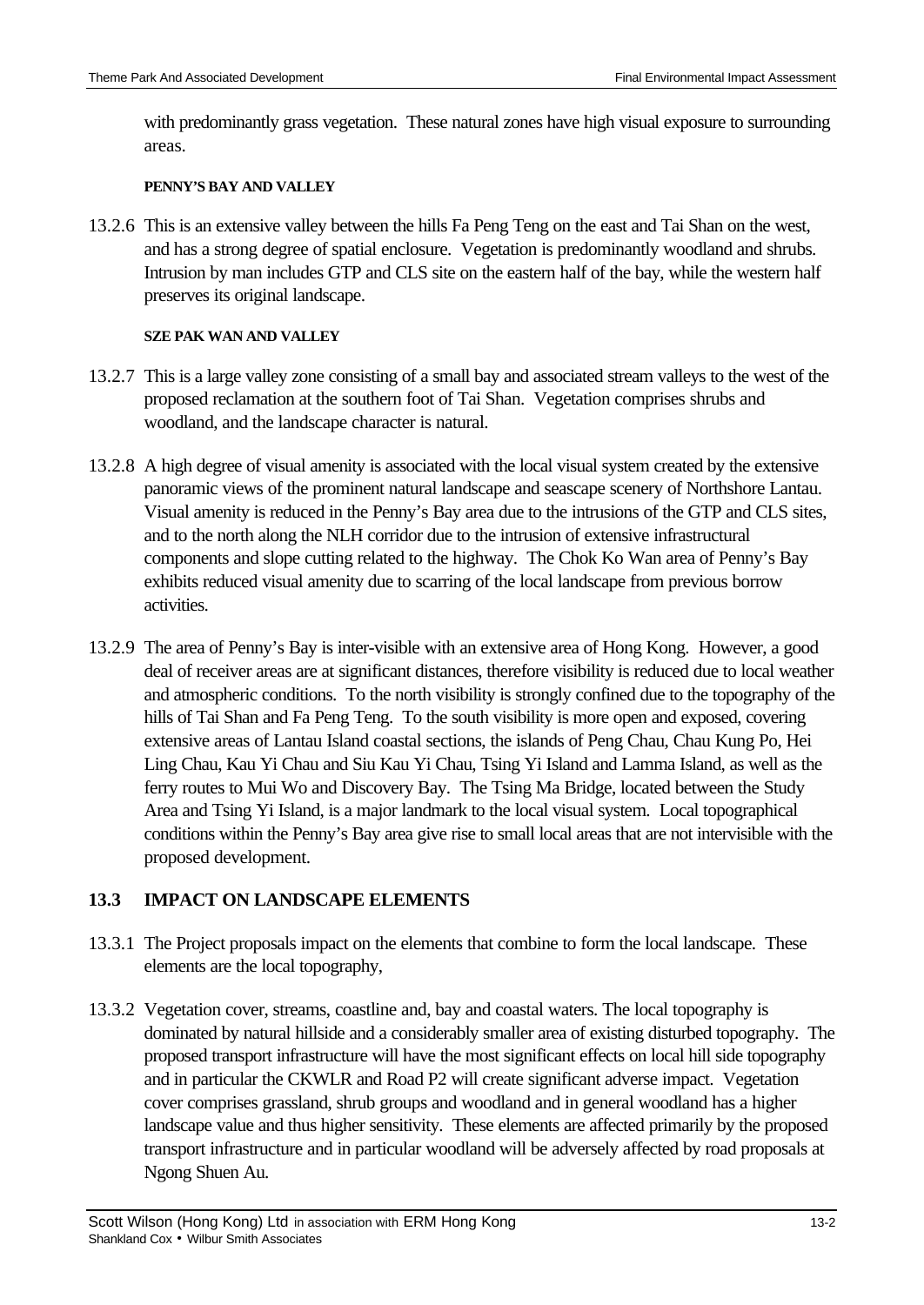- 13.3.3 Natural streams flow down the local hillslopes into Penny's Bay and adjacent coastal areas. They are considered to have a high landscape value and will be impacted to the greatest level by the proposed transport infrastructure and to a lesser extent by the reclamation that could affect the lower reaches of these streams to a slight degree as they meet the coast.
- 13.3.4 The local coastline comprises natural and man made sections. Higher value is placed on the natural component however the Penny's Bay area contains a high proportion of existing man-made coast. The reclamation will remove sections of natural coastline and is therefore a significant impact. The proposal of an open channel along the western edge of the Penny's Bay reclamation has however allowed the retention of an extensive length of natural coastline within the Study Area.
- 13.3.5 The bay and coastal waters of the Study Area will be directly impacted upon by the creation of reclamation at Penny's Bay and Yam O. This comprises a natural resource of high landscape value and there is therefore an associated high adverse impact due to the reclamation component of the development.

# **13.4 IMPACT ON LANDSCAPE CHARACTER**

13.4.1 There will be a high level of change to the landscape character of the Study Area. This change will primarily occur to Penny's Bay and valley character zone where the majority of the proposed development will occur resulting in the formation of a group of new character areas based on the new facilities to be provided there, such as the WRC and the Theme Park. In general the character will change from a predominately rural type to a more semi-rural/urban type. The upland character zones are largely unaffected by development proposals except for the intrusion of the CKWLR in the Fa Peng Teng and Tai Yam Teng zone which is expected to have a resulting significant loss of character.

# **13.5 VISUAL IMPACT**

13.5.1 A high level of change is expected for the local visual system of the Study Area. In general terms the higher levels of adverse impact will result from a loss of a large area of bay and coastal waters, the temporary low visual quality associated with the undeveloped reclamation, and slope cutting associated with the CKWLR and Road P2. The receivers of this potential impact will include those existing in the defined visibility contour plan at the present day and those who will be there in the future such as visitors to the Theme Park and other new facilities.

# **13.6 MITIGATION MEASURES**

13.6.1 A range of mitigation measures have been proposed for the various components of development and these are summarised as follows:

### **RECLAMATION**

13.6.2 The reclamation mitigation measures include temporary hydroseeding along the edge to improve its visual characteristics. The natural full development of the reclamation will in effect be the primary form of mitigation and these developments will include a high level of landscape treatment.

#### **THEME PARK**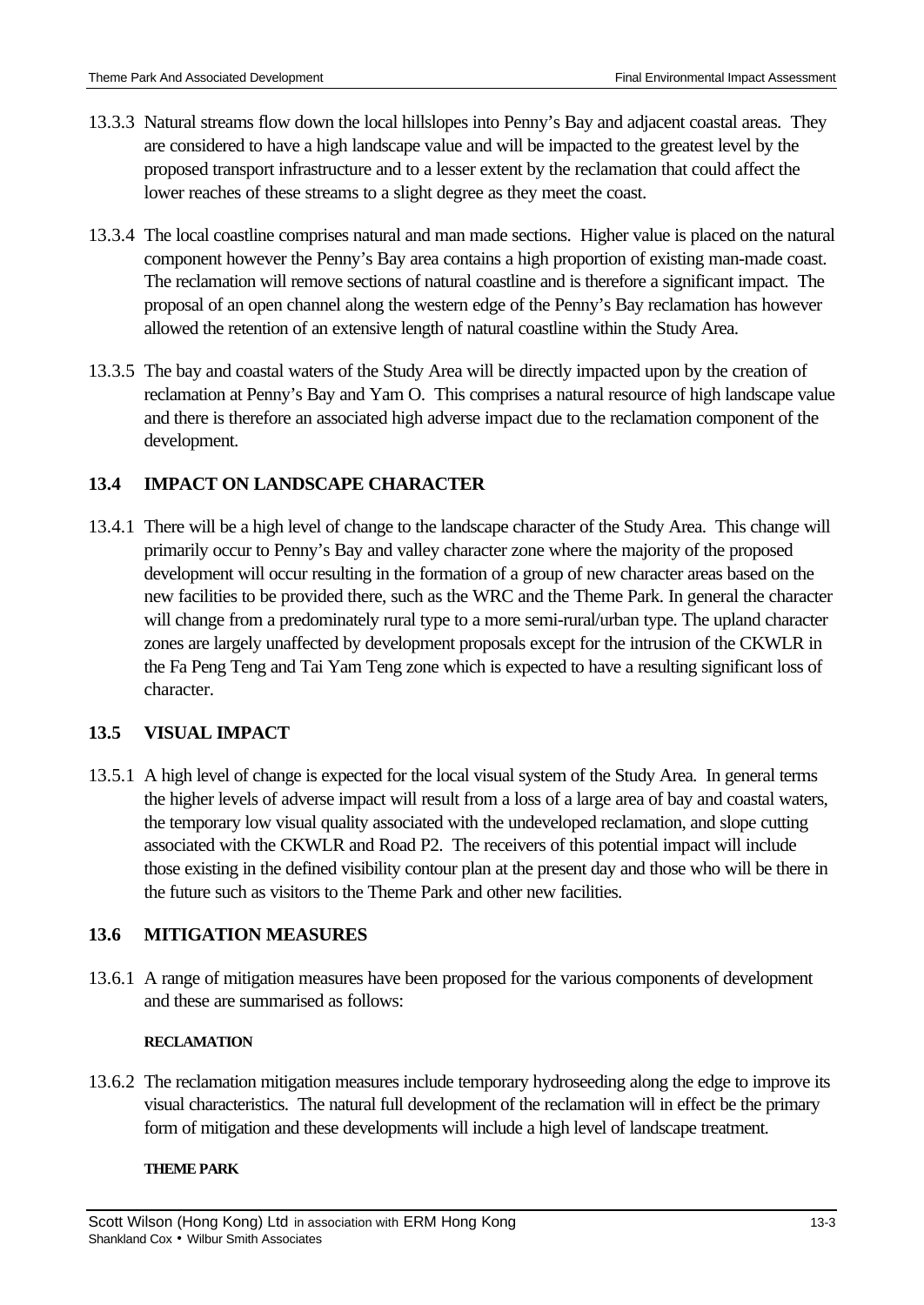13.6.3 The Theme Park construction stage will be mitigated by the proposed advancement of construction and landscaping of the permanent soil berms in the overall development programme. A temporary screen berm is also proposed to screen the Theme Park Phase I users from the development works occurring in Theme Park Phase II. The operation phase is considered to be of a high visual value and not requiring mitigation.

### **ROAD WORKS AND PIERS**

13.6.4 Mitigation proposals will be required in particular for the slope cutting associated with the CKWLR and Road P2. The mitigation includes slope landscaping and minimisation of the areas affected by slope cutting. The base design proposals for the Resort Roads and a section of the Road P2 have incorporated a high level of landscaping and no further mitigation will required for them. The piers are proposed to have an architectural treatment to integrate them with the Theme Park which should avoid using reflective materials to minimise excessive glare.

## **WATER RECREATION CENTRE WITH LAKE**

13.6.5 In general this facility will contribute positively to the overall appearance of the new development and in particular the lake will be visually attractive. Mitigation proposals will therefore enhance this situation and include landscape planting around the lake and WRC and design of facilities. Such proposals will enhance the appearance of the facility and integrate it into the surrounding landscape whilst minimising impacts of lighting to receivers outside the Theme Park.

## **PENNY'S BAY RAIL LINK**

13.6.6 A range of detailed mitigation proposals are scheduled for the proposed rail link development and associated stations for both the construction and operational stages (*Annex M*). In general these will include landscape treatment to the development and visual integration of architectural elements, such as vent shafts, tunnel portals and station buildings through architectural and colour treatment.

# **DRAINAGE CHANNEL**

13.6.7 The mitigation proposals for the open channels will include landscape treatment to the channel edge areas which will visually enhance the overall appearance to an acceptable level.

# **13.7 CUMULATIVE IMPACT**

- 13.7.1 Landscape elements that will experience a moderate to high magnitude of change include woodland at Ngong Shuen Au and topography and streams due to the CKWLR and Road P2, and coastline and coastal waters due to the reclamation. The landscape character of the bay will experience the greatest magnitude of change, as will the upland character zones in which will occur cut slopes of the CKWLR and Road P2. The proposed developments have merit as they constitute "preservation in part of the existing landscape," with the bulk of upland area character zones retaining their existing qualities. The developments also have merit as they "establish a new landscape character" for the area of Penny's Bay, the original character zone of which was marred by the power plant, shipyard, and scarring from borrow activities.
- 13.7.2 Visually there is expected to be a high cumulative impact from the proposed developments and a high degree of change in the local visual system of Northshore Lantau. This will result from the loss